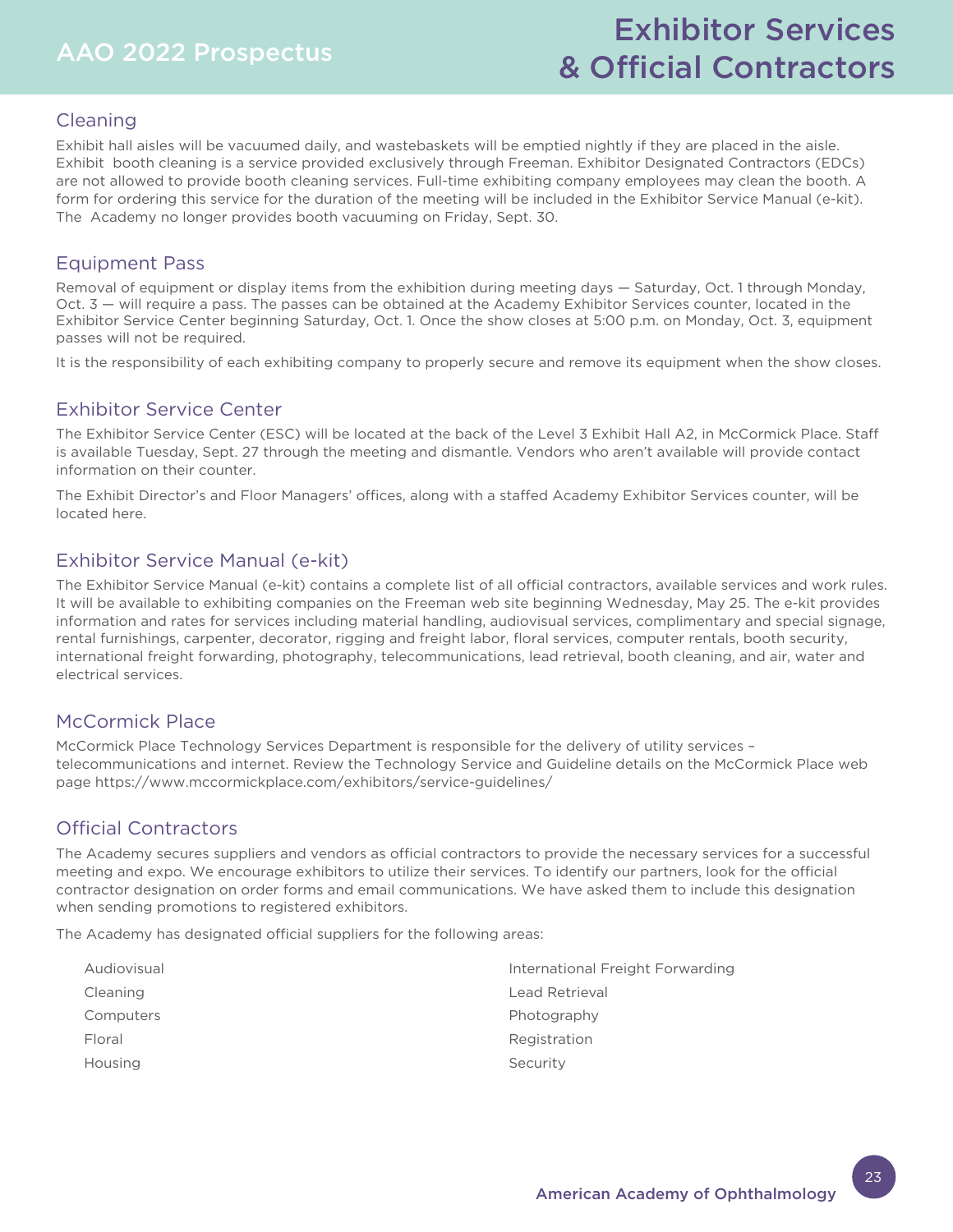# AAO 2022 Prospectus

# Exhibitor Services & Official Contractors

# Official General Service Contractor

General questions regarding any service ordered through Freeman, including the installing and the dismantling of exhibits, material handling, assembly of hanging signs and other items supported from the ceiling, such as canopies, rigging, and the provision of rental furnishings, special signage, carpet and rental displays, should be directed to Freeman's Exhibitor Services Department. Freeman also provides specialty services through the companies that follow:

- Freeman  $1 & D -$  Custom installation and dismantle service
- Freeman Design & Fabrication Complete custom exhibit design and building service
- Freeman Exhibit Transportation Complete round trip exhibit & material shipping services.

Pre-quoted services are billed with one convenient invoice with no hidden charges.

Freeman Exhibitor Services Tel: 888.508.5054 Email: ExhibitorSupport@freeman.com

### Registration and Lead Retrieval

Maritz (formerly Experient) is the official contractor for registration and lead retrieval. Exhibitors may rent units or add technology to their personal devices to scan the badges of the professional attendees capturing their name, address, email, specialty and practice information.

Complete information and order forms for this service will be provided in the online Exhibitor Service Kit (e-kit).

### **Security**

The Academy will provide perimeter security in the exhibit halls on a twenty-four (24)-hour basis from the installation through the dismantling of exhibits. Entrance and exit of workers, attendees and exhibit personnel will be strictly monitored. Despite these precautions, neither the Academy, nor Freeman, nor McCormick Place can assume responsibility for loss of or damage to exhibitors' property. Exhibitors are encouraged to take precautions to protect their own property and to obtain the appropriate insurance against loss.

The Exhibitor Service Manual (e-kit) will contain information on ordering security personnel and, if available, security cages. Exhibitors are urged to take advantage of the security services offered.

### Utilities

In the Level 3 Exhibit Halls A1 & A2, electrical power comes from the utility ports in the floor and from the ceiling overhead. If electrical power must come from the ceiling overhead, it will be provided at an additional cost.

#### Following is the list of our Official Suppliers and their contact information:

#### Audio Visual

Freeman Audio Visual Tel: 888.508.5054 Email: ExhibitorSupport@freeman.com

#### Computers & Monitors

Freeman Audio Visual Tel: 888.508.5054 Email: EventTechServices@freeman.com

#### Electrical

Freeman Tel: 888.508.5054 [Email: ExhibitorSupport@freeman.com](https://www.mccormickplace.com/exhibitors/online-ordering/)

#### Food & Beverage/Catering

Savor Morgan Lamb Email: mlamb@mccormickplace.com Online ordering: www.mccormickplace.com/exhibitors/online-ordering/

#### General Service Contractor

Freeman Tel: 888.508.5054 Email: ExhibitorSupport@freeman.com

#### Hotel Door Drops

Convention Communications Tom Marshall Tel: 513.934.3700 Email: tom@doordrop.com

#### Hotel Reservation Service

Expovision Tel: 866.774.0487 – (toll-free international and U.S.) Fax: 703.205.0235 Email: aaohotels@expovision.com